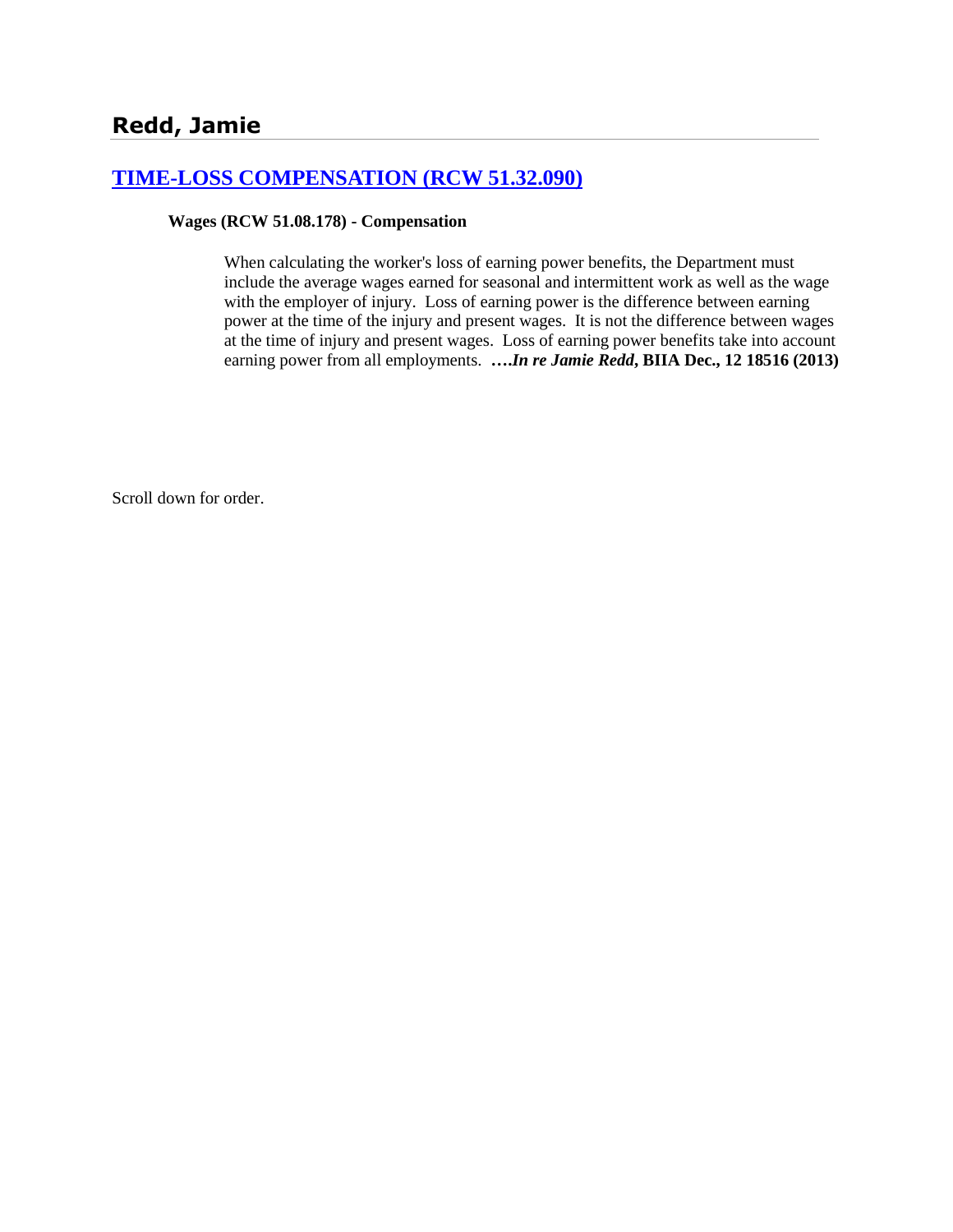# **BEFORE THE BOARD OF INDUSTRIAL INSURANCE APPEALS STATE OF WASHINGTON**

**)**

**IN RE: JAMIE M. REDD ) DOCKET NO. 12 18516**

**CLAIM NO. AM-95288 ) DECISION AND ORDER**

APPEARANCES:

Claimant, Jamie M. Redd, by Walthew Law Firm, per Thomas A. Thompson

> Employer, Department of Corrections Center/Women, None

Department of Labor and Industries, by The Office of the Attorney General, per Beverly Norwood Goetz, Assistant

The claimant, Jamie M. Redd, filed an appeal with the Board of Industrial Insurance Appeals on August 1, 2012, from an order of the Department of Labor and Industries dated July 23, 2012. In this order, the Department affirmed its March 16, 2012 order in which it demanded repayment of \$5,016.79 on the basis that such payments were induced by willful misrepresentation. The Department order is **REVERSED AND REMANDED**.

# **DECISION**

As provided by RCW 51.52.104 and RCW 51.52.106, this matter is before the Board for review and decision. The Department and claimant filed timely Petitions for Review of a Proposed Decision and Order issued on July 24, 2013, in which the industrial appeals judge reversed and remanded the Department order dated July 23, 2012, and remanded this matter to the Department to issue an order finding Jamie M. Redd did not obtain time-loss compensation benefits through willful misrepresentation and to recalculate Ms. Redd's loss of earning power benefits.

The Board has reviewed the evidentiary rulings in the record of proceedings and finds that no prejudicial error was committed. The rulings are affirmed.

Although we agree with the industrial appeals judge that the Department failed to demonstrate willful misrepresentation on the part of Ms. Redd, we grant review to address how the Department is to calculate Ms. Redd's loss of earning power benefits for the periods of time she was able to work at secondary employment.

On August 20, 2010, Ms. Redd suffered an industrial injury while employed at the Department of Corrections. Her claim was accepted and benefits were provided. While employed

10/25/13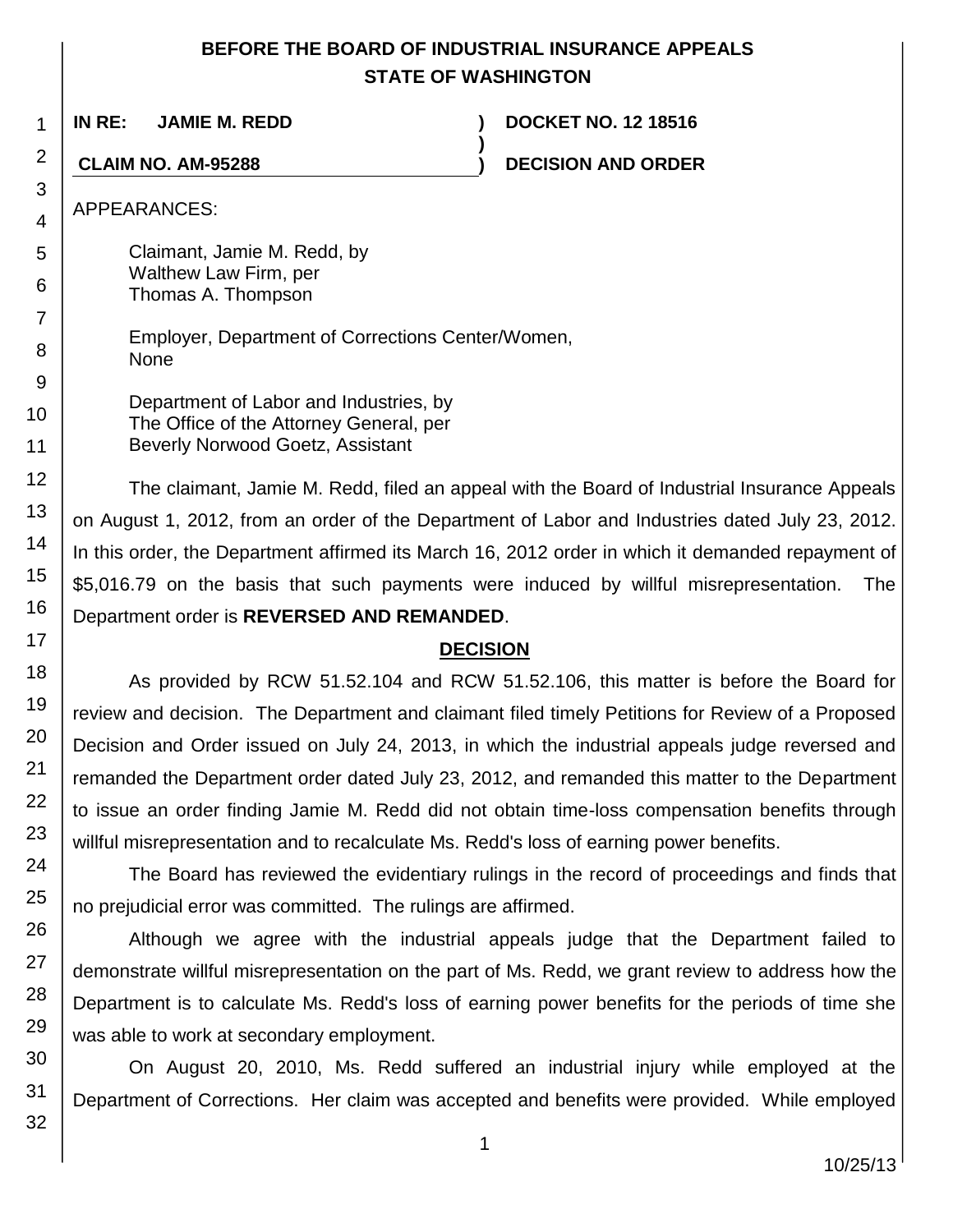1 2 3 4 at the Department of Corrections (DOC), Ms. Redd had outside employment as an on-call mental health counselor with Transitional Resources. In addition, she worked as an assistant basketball coach at Pacific Lutheran University during basketball season. These jobs were intermittent and seasonal.

5 6 7 8 9 10 11 12 13 14 15 16 17 18 19 When Ms. Redd filled out her Application for Benefits she did not include her employment at Transitional Resources (TR) or Pacific Lutheran University (PLU) on the form. When the Department calculated her earnings for the purpose of determining her time-loss compensation benefits, the Department based her time-loss rate on her wages at DOC only. She now contends the Department should have included her wages at PLU and TR as part of her wage calculation. Although the record indicates Ms. Redd was working only at her DOC job in August 2010 at the time of the industrial injury RCW 51.08.178 requires the Department to include Ms. Redd's earnings from coaching and counseling at other times of the year as part of her time-loss compensation benefits rate based on her average monthly earnings from these seasonal and intermittent jobs. The Department did not do this because Ms. Redd failed to include her other employment on her Application for Benefits. We note that Ms. Redd's time-loss compensation benefits rate is not res judicata because the order setting this rate calculates her time-loss rate only as the "wage for the job of injury" rather than for all employment. *See Jemal M. Said*, Dckt No. 10 17965 (October 5, 2011). This is true even though subsequent time-loss payment orders may have become final because these orders do not recite the basis for the time-loss amounts being paid.

20 21 22 23 24 We now turn to the calculation of Ms. Redd's loss of earning power benefits. When Ms. Redd began picking up hours at TR and when she started her coaching work at PLU, she did not report the income to the Department and continued to draw her full time-loss compensation benefits. The Department does not contend Ms. Redd was able to return to work at DOC, but whatever limitation she had did not prevent her from working her other jobs.

25 26 27 28 29 30 31 In December 2011 Ms. Redd and her claims manager had a discussion about loss of earning power benefits at which time Ms. Redd informed the claims manager about her other employment. This prompted an investigation that resulted in the March 16, 2012 order, a "willful misrepresentation" order demanding repayment of \$3,344 plus a 50 percent penalty of \$1,672. The Department did not contend that Ms. Redd was capable of working at the DOC and thus admitted she would have been entitled to loss of earning power benefits at the time. The question presented is how the benefit is to be calculated.

32

2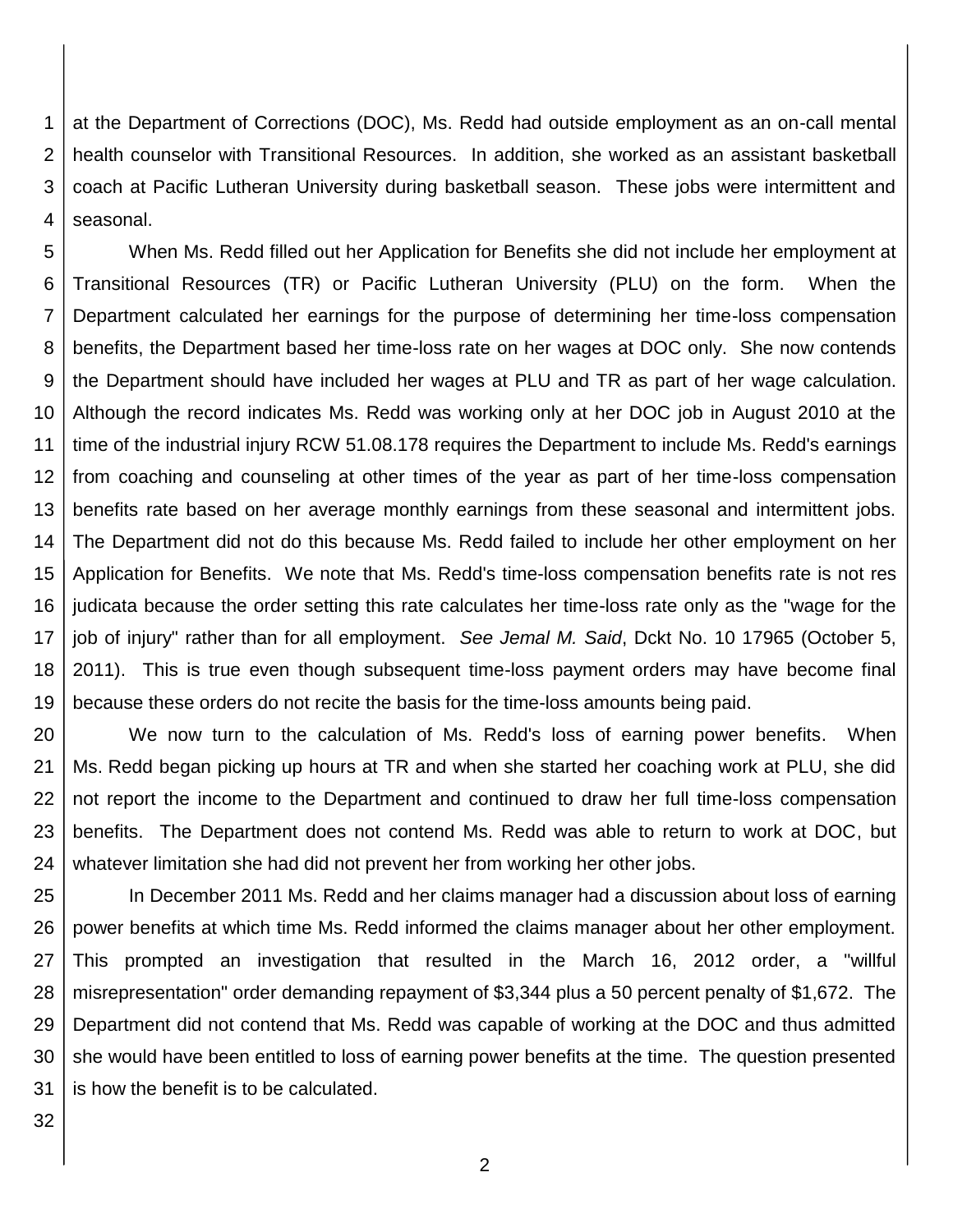1 2 3 4 5 6 7 8 Mr. Alan Gruse testified for the Department. He is the Department employee who issued the overpayment order in this case and calculated Ms. Redd's loss of earning power benefit. Mr. Gruse agreed that his figures were incorrect because he did not perform the loss of earning power calculation on a month-by-month basis and the Department stipulated the calculation was incorrect. We agree the calculation is incorrect but for a more fundamental reason. Although we are confused how Mr. Gruse arrives at the basis for his loss of earning power calculation, clearly he did not include Ms. Redd's income from her TR and PLU jobs as part of the basis for determining her earning power.

9

10 When calculating Ms. Redd's loss of earning power, the Department must include the average PLU and TR wages along with her DOC salary as the basis for her earning power benefit.

11

12

13

14

16

17

29

30

31

32

RCW 51.32.090 provides in relevant part:

(3)(a) As soon as recovery is so complete that the present earning power of the worker, at any kind of work, is restored to that existing at the time of the occurrence of the injury, the payments shall cease. If and so long as the present earning power is only partially restored, the payment shall:

15

. . . .

(ii) For claims for injuries occurring on or after May 7, 1993, equal eighty percent of the actual difference between the worker's present wages and earning power at the time of injury, but: . . ..

18 19 20 21 22 23 24 25 RCW 51.32.090 discusses the difference between a worker's present wages and his or her earning power at the time of injury. The calculation required by statute is the differential between earning power at the time of injury and present wages. It is not the difference between wages at the time of injury and present wages. Earning power and not wages at the time of injury is the yard stick for measuring loss of earning power benefits. We note that had it not been for the industrial injury, Ms. Redd would have been earning her DOC wages plus her TR wages plus her PLU wages at various times of the year. It is appropriate that her loss of earning power benefits should take into account her earning power from all her employments.

26 27 28 Based on our review of the record of proceedings, the Proposed Decision and Order, and the Petitions for Review filed by the Department and the claimant, we enter the following Findings and Conclusions:

### **FINDINGS OF FACT**

1. On September 19, 2012, an industrial appeals judge certified that the parties agreed to include the Jurisdictional History in the Board record solely for jurisdictional purposes.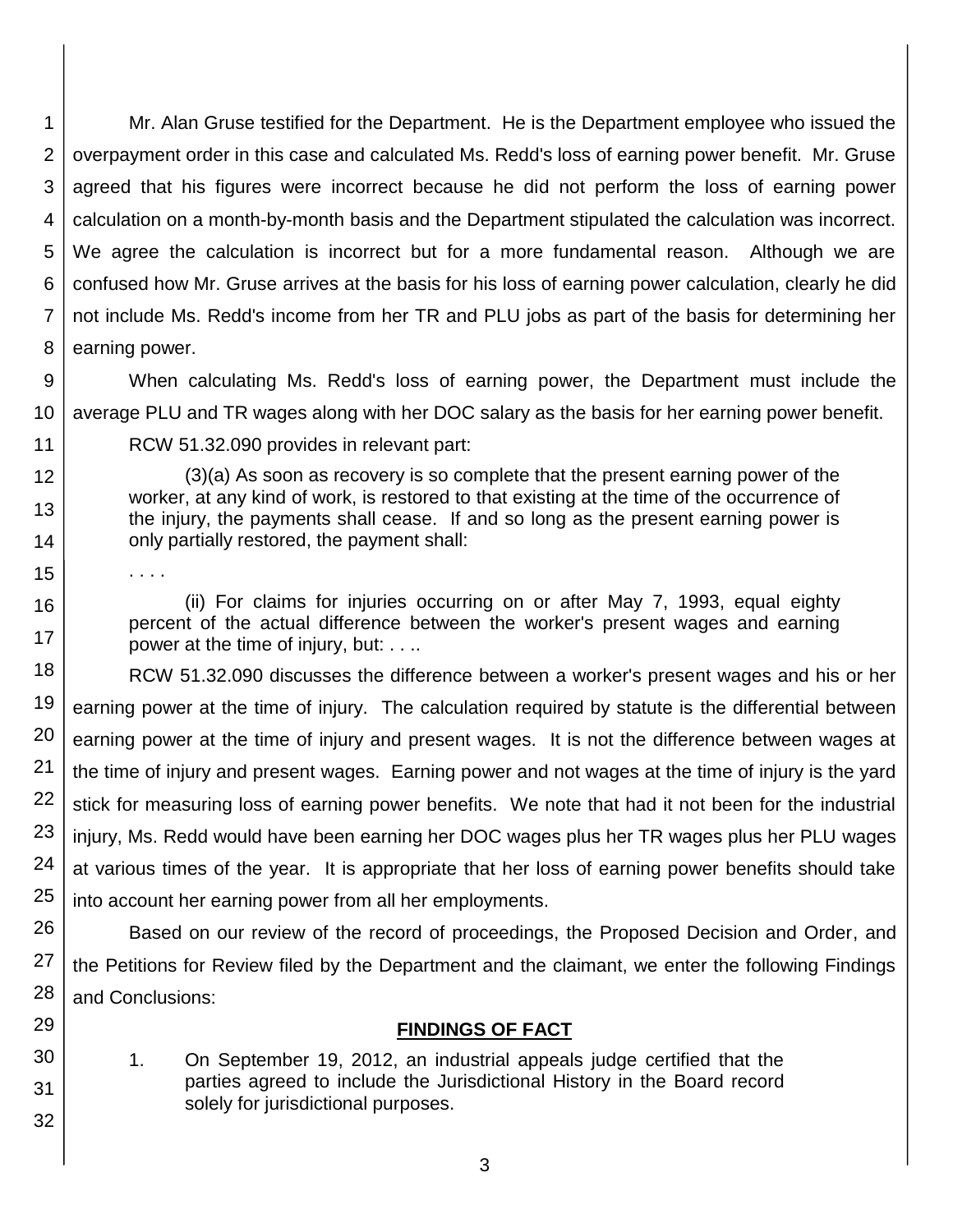1 2 3 4 5 6 7 8 9 10 11 12 13 14 15 16 17 18 19 20 21 22 23 24 25 26 27 28 29 30 31 32 2. On August 20, 2010, Ms. Redd sustained an injury during the course of her employment with the Department of Corrections when she was assaulted by a prisoner. 3. At the time of her August 20, 2010 injury Ms. Redd had no employment outside of the Department of Corrections. During other months of the year in 2010 and 2011 she had seasonal and intermittent employment as an assistant coach for Pacific Lutheran University and as an on-call counselor for Transitional Resources. The amount Ms. Redd earned from those periodic employments varied from month to month. 4. In the September 21, 2010 order, the Department determined as follows: The worker's wage is set by taking into account the following: The wage for the job of injury is based on the monthly salary of \$3,875.00. Additional wages for the job of injury include: Health care benefits **\$746.39** per month Tips None per month Bonuses None per month Overtime None per month Housing/Board/Fuel None per month Worker's total gross wage is \$4,621.39 per month. Workers marital status eligibility on the date of this order is single with no children. 5. There was no reference to or question regarding Ms. Redd's other employment in the September 21, 2010 order or the accompanying cover letter. 6. Ms. Redd had never applied for or received time-loss compensation benefits under the Industrial Insurance Act before the August 20, 2010 industrial injury. 7. Notwithstanding circumstantial evidence to the contrary, the Department did not present clear, cogent, and convincing evidence that Ms. Redd specifically intended to wrongfully obtain or induce continued payment of, time-loss compensation benefits by failing to disclose her periodic counseling and coaching work in October 2010 and certain months thereafter. 8. The calculation of Ms. Redd's loss of earning power benefit should have as a basis Ms. Redd's income from all employment to accurately reflect her earning power. This is to be based on her DOC wages and the average monthly income from her seasonal/intermittent employment at Transitional Resources and Pacific Lutheran University.